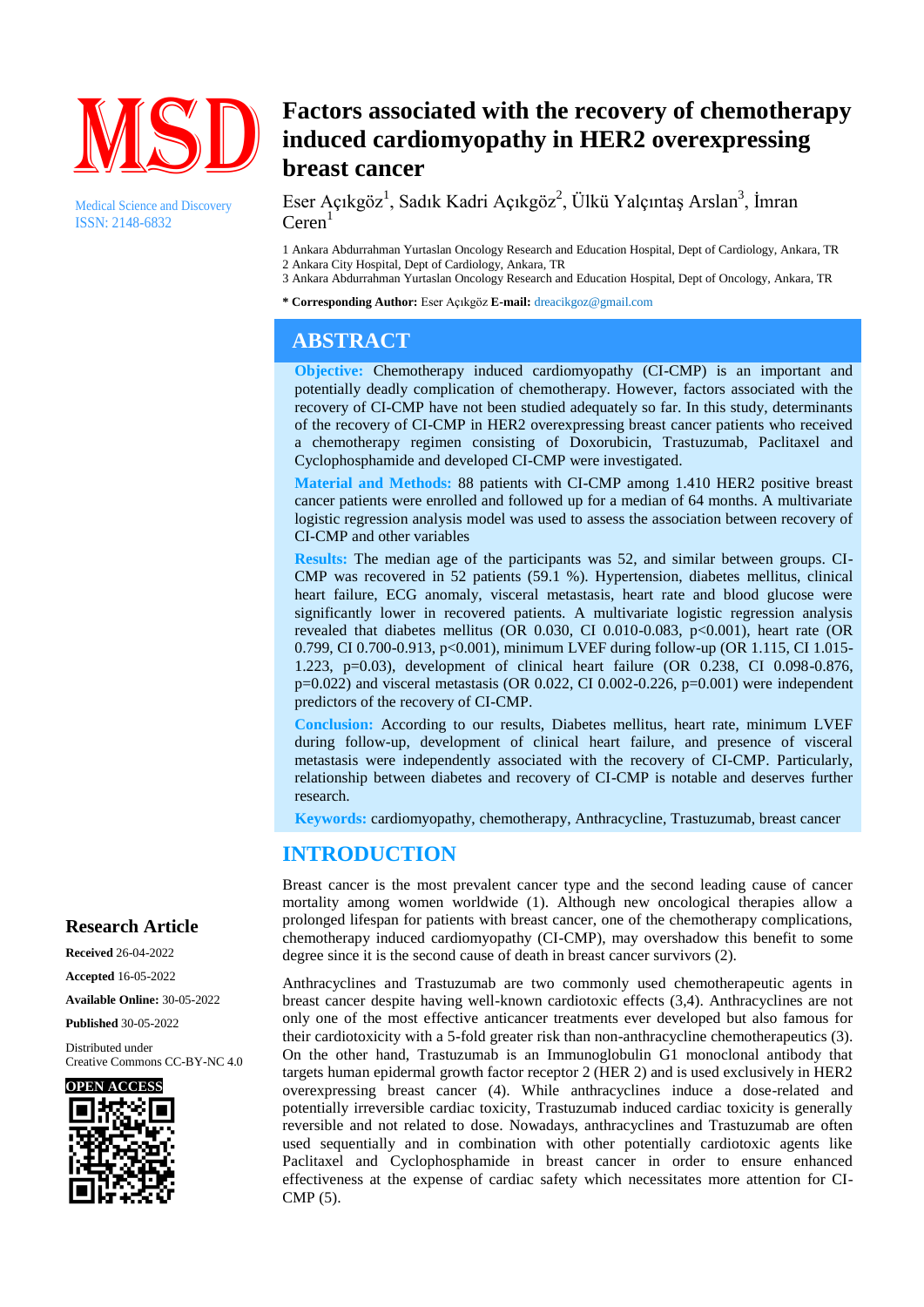Risk factors for the development of CI-CMP is generally well defined and includes but are not limited to factors such as age, hypertension, diabetes, coronary artery disease, atrial fibrillation, renal failure and type of chemotherapy (6). In order to develop a strategy to reduce the frequency of CI-CMP, determining the factors associated with the recovery of CI-CMP is also crucial but it has not been studied adequately so far. In the present study, we sought to investigate the determinants of recovery of CI-CMP in HER 2 overexpressing breast cancer patients who received a widely used chemotherapy regimen consisting of doxorubicin, Trastuzumab, Paclitaxel and Cyclophosphamide and developed CI-CMP as a result.

## **MATERIAL and METHODS**

#### **Study Population**

Among 7.180 consecutive breast cancer patients who were referred to cardiology clinic as part of routine follow up in a tertiary oncology Center between January 2015 and January 2020, 1.410 patients were HER 2 positive. Most commonly used chemotherapy protocol was 4AC (Adriamycin [Doxorubicin]-Cyclophosphamide) -12 P (Paclitaxel) + Trastuzumab in this population and 1.248 patients who received this protocol was selected. Eighty-eight of these patients developed CI-CMP and formed our study population. Thirty-eight patients were excluded from the study due to preexisting heart failure, more than mild valvular heart disease, coronary artery disease and cardiomyopathy (**Figure1**). The study protocol was approved by the Institutional Ethics Committee.

#### **Analysis of Patient Data**

Medical history and demographic information of the patients were obtained from hospital records. Venous blood samples were taken from all patients for hematologic and biochemical analysis at the time of CI-CMP diagnosis. A 12 lead ECG was recorded in each patient. Transthoracic echocardiography was performed before initiation of chemotherapy, before starting Trastuzumab and then once 3 months if the ejection fraction is in normal range and once a month if the ejection fraction drops below 55%. All patients underwent a comprehensive examination, including M-mode, twodimensional and Doppler echocardiography (Ultrasound AS, Horten, Norway). Left ventricular ejection fraction was calculated by using Modified Simpson's method. All examinations were performed by an experienced cardiologist who had no knowledge of the patients' clinical information.

#### **Definitions**

Chemotherapy induced cardiomyopathy was defined as a decline in left ventricular ejection fraction (LVEF) of at least 10% to less than 50% (5). CI-CMP recovery was defined as, at least two consecutive LVEF measurements  $\geq 50\%$ . Hypertension was defined as systolic blood pressure  $\geq 140$ mmHg or diastolic blood pressure  $\geq 90$  mmHg or current antihypertensive medicine use. Diabetes mellitus was defined as a fasting blood glucose  $\geq$  126 mg/dL, HbA1c  $\geq$  6.5 or current antidiabetic medicine use.

#### **Chemotherapy protocol**

The chemotherapy protocol which used in the present study consisted of doxorubicin  $60 \text{ mg/m}^2$  and Cyclophosphamide

 $600 \text{ mg/m}^2$  per each cycle, for four cycles with 3-week intervals, followed by Paclitaxel 80 mg/m<sup>2</sup> and Trastuzumab 4 mg/kg loading dose and 2 mg/kg weekly for 12 weeks. After that, Trastuzumab 6 mg/kg 3 weekly was continued to 1 year for non-metastatic patients and over one year in metastatic patients. If necessary, radiotherapy was started only after completing anthracycline and Cyclophosphamide therapy with a dose of 50 Gray. If CI-CMP develops, chemotherapy was stopped and treatment with an ACE inhibitor and beta blocker was started in the absence of specific counter indications to these drugs. Other heart failure medications were given, if necessary, in accordance with the current heart failure guidelines.

#### **Statistical analysis**

SPSS Statistics version 18.0 for Windows (SPSS Inc., Chicago, IL) was used for statistical analysis. Distribution pattern of the continuous variables was determined by using The Kolmogorov-Smirnov method. Continuous data was presented as mean and standard deviation or median and interquartile range according to distribution pattern. The Student's T test was used to compare data with normal distribution and Mann-Whitney U test was applied to compare the data without normal distribution. Categorical data was presented as frequencies and percentages and analysed using chi-square test. A multivariate logistic regression analysis model was used to assess the association between recovery of CI-CMP and other variables. In this model, variables with a p value  $\langle 0.25 \rangle$  in univariate logistic regression analysis were selected for multivariate model. A two tailed p value <0.05 was considered significant.

### **RESULTS**

Totally 88 patients with chemotherapy induced cardiomyopathy were included to the study. Cardiomyopathy was recovered in 52 (59.1 %) patients and not recovered in 36 (40.9 %). The median follow-up time was 64 months. The median age of the participants was 52 and similar between groups. In patients with recovered CI-CMP, rates of hypertension, diabetes mellitus, clinical heart failure, ECG anomaly and visceral metastasis were significantly lower. Mean heart rate and blood glucose were also significantly lower in recovered CI-CMP group.

Admission LVEF, rate of smoking, median blood pressures, previously used medications and heart failure medications except furosemide started after CI-CMP diagnosis were similar between groups. All patients received the same doses of doxorubicin  $(240 \text{ mg/m}^2)$ , Cyclophosphamide (2400  $\text{mg/m}^2$ ) and Paclitaxel (960 mg/m<sup>2</sup>) according to chemotherapy protocol. Median Trastuzumab dose was not different between groups (**Table 1**).

A multivariate logistic regression analysis revealed that diabetes mellitus (OR 0.030, CI 0.010-0.083, p<0.001), heart rate (OR 0.799, CI 0.700-0.913, p<0.001), minimum LVEF during follow-up (OR 1.115, CI 1.015-1.223, p=0.03), development of clinical heart failure (OR 0.238, CI 0.098- 0.876, p=0.022) and visceral metastasis (OR 0.022, CI 0.002- 0.226, p=0.001) are independent predictors of the recovery of CMP (**Table 2**).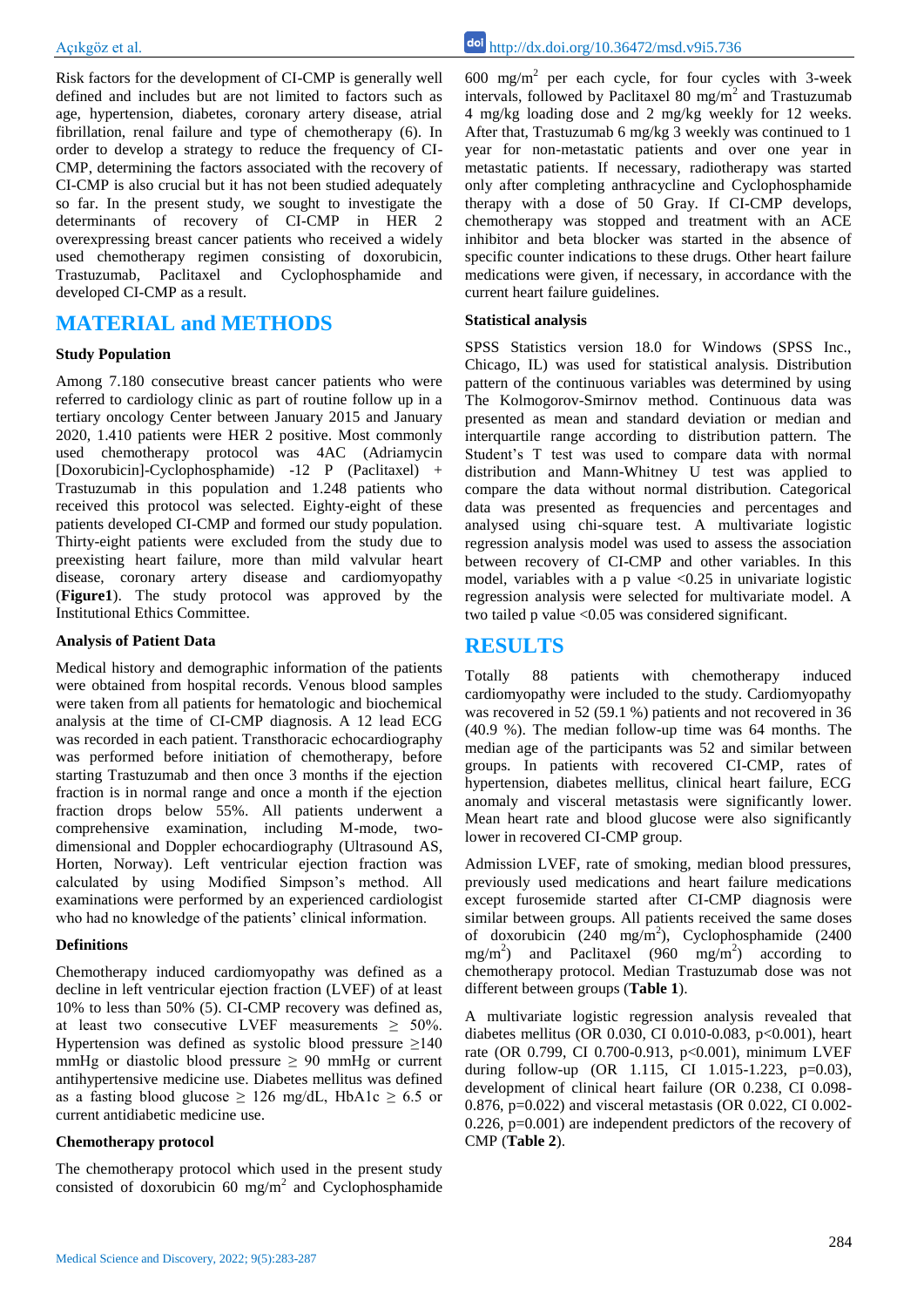

**Figure 1.** Patient selection algorithm

**Table 1.** Demographic, clinical, and laboratory characteristics of study participants.

|                                   | <b>All CMP</b><br>$n=88$ | <b>CMP</b> not recovered<br>$n=36$ | <b>CMP</b> recovered,<br>$n=52$ | P value |
|-----------------------------------|--------------------------|------------------------------------|---------------------------------|---------|
| Age (years)                       | 52(16)                   | 53 (17)                            | 50(13)                          | 0.308   |
| Hypertension – $n$ (%)            | 28 (31.8)                | 12(33.3)                           | 16(30.7)                        | 0.117   |
| Diabetes – $n$ $(\frac{9}{6})$    | 36(40.9)                 | 24(66.7)                           | 12(23.1)                        | < 0.001 |
| Hyperlipidemia – $n$ (%)          | 41 (46.6)                | 18(50)                             | 23(44.2)                        | 0.384   |
| Smoking – $n$ (%)                 | 19(21.6)                 | 8(22.2)                            | 11(21.2)                        | 0.407   |
| <b>BMI</b> ( $kg/m2$ )            | 27.6(8.2)                | 27.9(9.3)                          | 27.4(8.4)                       | 0.434   |
| Heart rate $(min^{-1})$           | 84.5 (18.8)              | 93 (12)                            | 80(10)                          | < 0.001 |
| <b>Systolic BP</b> (mmHg)         | 122(26)                  | 126(22)                            | 123(25)                         | 0.258   |
| Diastolic BP (mmHg)               | 72 (20)                  | 76(18)                             | 72(16)                          | 0.310   |
| Glucose (mg/dl)                   | 93.5 (18.3)              | 102(26)                            | 92(14)                          | 0.035   |
| <b>BUN</b> (mg/dl)                | 13.0(4.4)                | 13.0(6.0)                          | 13.0(3.0)                       | 0.115   |
| Creatinine (mg/dl)                | 0.70(0.16)               | 0.70(0.23)                         | 0.68(0.13)                      | 0.180   |
| Hemoglobin (g/dl)                 | 12.7(1.5)                | 12.6(2.9)                          | 12.7(1.5)                       | 0.393   |
| Platelets (x1,000/ml)             | 271 (96)                 | 280 (106)                          | 271 (97)                        | 0.839   |
| <b>WBC</b> (x1,000/ml)            | 6.80(2.35)               | 7.10(2.35)                         | 6.7(2.43)                       | 0.398   |
| <b>Previous Medications</b>       |                          |                                    |                                 |         |
| Beta Blockers-n (%)               | 8(9.1)                   | 3(8.3)                             | 5(9.6)                          | 0.865   |
| ACE Inhibitors-n $(\% )$          | 12(13.6)                 | 5(13.9)                            | 7(13.5)                         | 0.988   |
| Spironolactone-n (%)              | 2(2.3)                   | 1(2.8)                             | 1(1.9)                          | 0.789   |
| Calcium antagonist-n $(\% )$      | 10(11.4)                 | 4(11.1)                            | 6(11.5)                         | 0.767   |
| <b>Trastuzumab</b> dose           | 72(22)                   | 76 (24)                            | 70(18)                          | 0.594   |
| Radiotherapy-n (%)                | 38(43.1)                 | 18 (50)                            | 20(38.5)                        | 0.282   |
| Visceral metastasis-n (%)         | 26(29.5)                 | 18(50)                             | 8(15.4)                         | < 0.001 |
| Estrogen receptor $(+)$ -n $(\%)$ | 54 (61.4)                | 24(66.7)                           | 30(57.7)                        | 0.528   |
| Progesterone receptor(+)- $n$ (%) | 38 (43.2)                | 14 (38.9)                          | 24(46.2)                        | 0.311   |
| Time to CI-CMP (months)           | 10(20)                   | 11(22)                             | 10(12)                          | 0.544   |
| <b>Clinical heart failure</b>     | 14(15.9)                 | 10(27.8)                           | 4(7.7)                          | 0.009   |
| ECG anomaly $- n$ (%)             | 31(35.2)                 | 14 (38.9)                          | 18 (32.7)                       | 0.248   |
| LVEF - Admission $(\% )$          | 62.0(4.0)                | 62.0(5)                            | 62.0(4.0)                       | 0.878   |
| LVEF - Minimum (%)                | 40(5.0)                  | 38 (10)                            | 43(5)                           | 0.027   |
| LVEF - Last $(\% )$               | 55.0 (11.5)              | 45(5)                              | 58(5)                           | < 0.001 |
| Heart failure medications given   |                          |                                    |                                 |         |
| Beta Blockers – $n$ (%)           | 80 (90.9)                | 33 (91.6)                          | 47 (90.4)                       | 0.511   |
| ACE Inhibitors – $n$ (%)          | 75 (85.2)                | 31(86.1)                           | 44 (84.6)                       | 0.457   |
| Spironolactone- $n$ (%)           | 8(9.1)                   | 6(16.6)                            | 2(3.8)                          | 0.067   |
| Furosemide- n (%)                 | 14 (15.9)                | 10(27.8)                           | 4(7.7)                          | 0.009   |

BMI, body mass index; BP, blood pressure; BUN, blood urea nitrogen; WBC, white blood cell; ACE, angiotensin converting enzyme; CI-CMP, chemotherapy induced cardiomyopathy; ECG, electrocardiography; LVEF, left ventricular ejection fraction.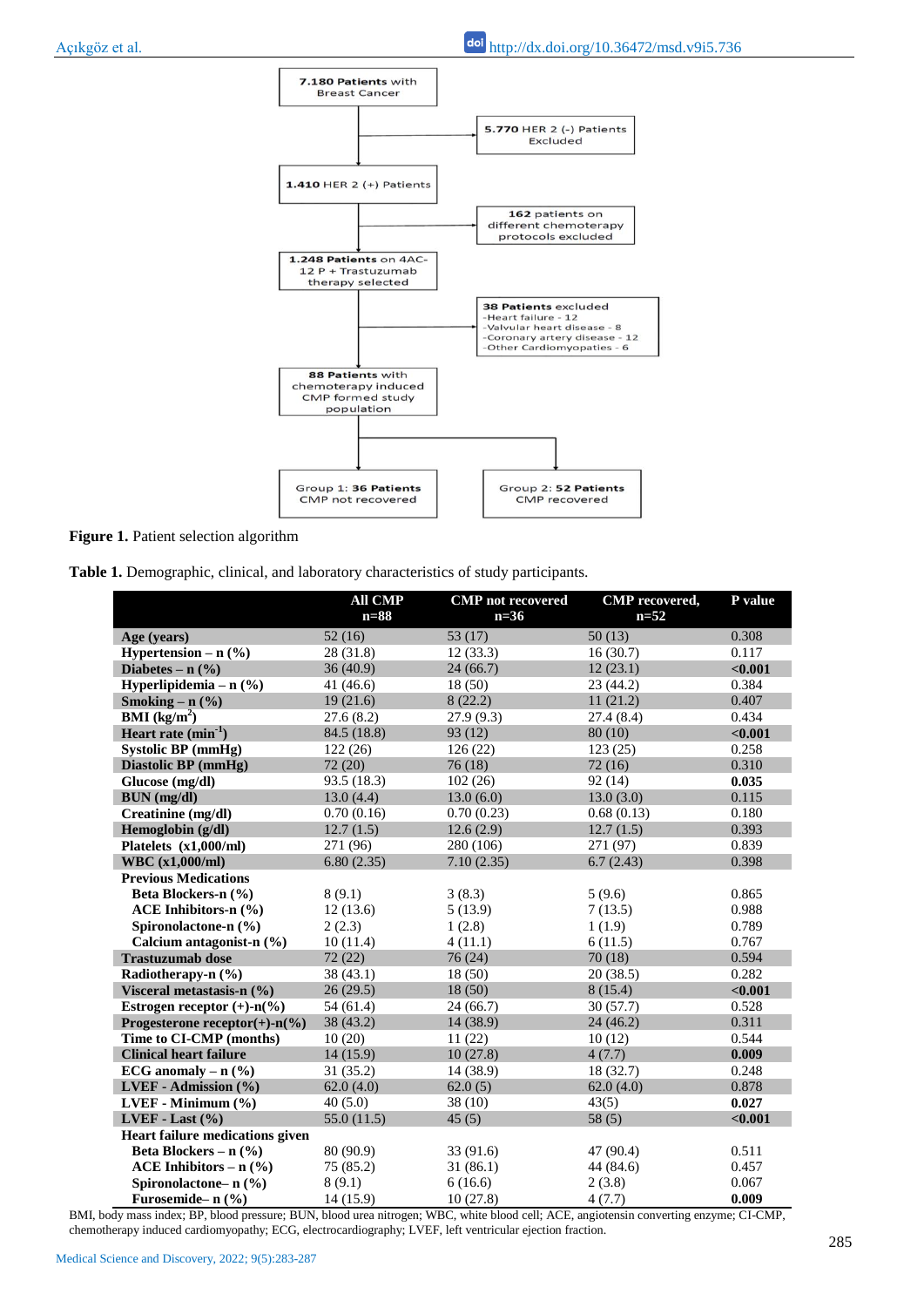**Table 2.** Multivariate logistic regression analysis demonstrating the association between chemotherapy induced cardiomyopathy recovery and other factors.

|                               |                        | Univariable |                        | <b>Multivariable</b>     |  |
|-------------------------------|------------------------|-------------|------------------------|--------------------------|--|
| <b>Variables</b>              | OR (95 % CI)           | p value     | OR (95 % CI)           | p value                  |  |
| Age                           | $0.976(0.933 - 1.020)$ | 0.281       |                        |                          |  |
| <b>Hypertension</b>           | $0.471(0.186-1.195)$   | 0.113       | $0.546(0.235-1.145)$   | 0.108                    |  |
| <b>Diabetes</b>               | $0.080(0.017-0.386)$   | < 0.001     | $0.030(0.010 - 0.083)$ | 0.001                    |  |
| <b>Heart rate</b>             | $0.883(0.834 - 0.934)$ | < 0.001     | $0.799(0.700 - 0.913)$ | 0.001                    |  |
| BUN                           | $0.860(0.748-0.990)$   | 0.035       | $0.871(0.686-1.116)$   | 0.096                    |  |
| <b>Creatinine</b>             | $0.911(0.831 - 1.231)$ | 0.432       |                        | $\overline{\phantom{0}}$ |  |
| <b>ECG</b> anomaly            | $0.729(0.299-1.775)$   | 0.486       |                        | -                        |  |
| <b>LVEF</b> - Minimum         | $1.084(1.012-1.161)$   | 0.021       | $1.115(1.015-1.223)$   | 0.03                     |  |
| <b>Clinical heart failure</b> | $0.217(0.062 - 0.759)$ | 0.017       | $0.238(0.098-0.876)$   | 0.022                    |  |
| <b>Visceral metastasis</b>    | $0.182(0.067-0.493)$   | 0.001       | $0.022(0.002 - 0.226)$ | 0.001                    |  |
| Radiotherapy                  | $0.625(0.265 - 1.476)$ | 0.284       |                        | -                        |  |

OR, odds ratio; CI, confidence interval; BUN, blood urea nitrogen; ECG, electrocardiology; LVEF, left ventricular ejection fraction.

# **DISCUSSION**

In the present study, we investigated the factors associated with the recovery of CI-CMP in a group of patients who received an anthracycline and TrastuzumabTrastuzumab based chemotherapy protocol for HER2 positive breast cancer and found out that diabetes mellitus, heart rate at the time of CI-CMP diagnosis, minimum LVEF during follow-up, development of clinical heart failure and presence of visceral metastasis were independently associated with recovery of CI-CMP. The unique aspect of the present study was its homogenous population in terms of both cancer diagnosis and chemotherapy protocol which renders a healthy analysis of independent predictors of the recovery of CI-CMP possible with minimal confounding factors. Despite the advancements in cardio-oncology in recent years, exact mechanism of chemotherapy induced cardiotoxicity remains to be elucidated. Doxorubicin, which classic example of cardiotoxic chemotherapeutics, and Trastuzumab have different mechanisms for cardiotoxicity with proposed common points. Oxidative stress has long been believed to be the major cause of doxorubicin induced cardiotoxicity (7). However, additional mechanism such as DNA damage, mitochondrial dysfunction, defects in apoptosis, iron handling and dysregulation of autophagy which proposed cause of antioxidants were shown to be ineffective in preventing cardiac side effects of doxorubicin (7,8). On the other hand, Trastuzumab suppresses autophagy in cardiomyocytes by suppressing HER2 signalling and trigger accumulation of reactive oxygen species (9). Furthermore, doxorubicin activates HER2 signalling pathway and increases HER2 protein levels in cardiomyocytes and render them dependent to HER2 signalling for survival in stressed conditions. Thus, cardiomyocytes become more sensitive to Trastuzumab after doxorubicin treatment (10). Cyclophosphamide cardiotoxicity is rare and primarily seen in patients receiving high doses before bone marrow transplantation (11). Total bolus dose, older age, mediastinal irradiation and combination therapy with other cardiotoxic drugs are risk factor for Cyclophosphamide cardiotoxicity (12). Taxanes are frequently used together with other cardiotoxic drugs in breast cancer treatment and contribution of individual drugs to cardiotoxicity in such multidrug regimens is difficult to assess.

The absolute cardiotoxic risks of taxans are unknown and some reports suggest that they may be safe alternatives to anthracyclines in patients with preexisting left ventricular dysfunction (13). Factors associated with the recovery of CI-CMP have not been clearly identified so far despite the fact that non-recovery of left ventricular function is associated with worse survival (14). Decreased ejection fraction, enlarged left ventricular size, pulmonary hypertension, introduction of heart failure treatment and older age were associated with recovery in previous studies (14-16). Similarly, the results of the present study demonstrated that minimum LVEF during follow-up, development of clinical heart failure and heart rate at the time of CI-CMP diagnosis which may be an indicator of neurohormonal activation and progression of heart failure are independently associated with CI-CMP recovery. Diabetes mellitus was another predictor of CI-CMP recovery in our study. Diabetes is a well-known risk factor for chemotherapy induced CMP in both patients receiving Trastuzumab and doxorubicin but its predictive value for recovery of CI-CMP was demonstrated for the first time in the present study (5,6). Actually, there is growing evidence about the relationship between doxorubicin cardiotoxicity and cardiac metabolic alterations as a result of imbalanced insulin signaling and cardiac insulin resistance (6,1). Moreover, studies about two antidiabetic agents, metformin and empagliflozin, revealed that these agents have promising protective effect against the development of doxorubicin induced cardiotoxicity (17,18). Thus, relationship of non-recovery of CI-CMP and diabetes is not surprising and diabetic patients who receive cardiotoxic chemotherapy need special attention. Surely, further studies are required in order to elucidate the association of diabetes, antidiabetic medications, and the development and recovery of CI-CMP. Interestingly, advanced cancer may contribute to impairment of cardiac insulin signaling via reduced pancreatic insulin production secretion of insulin-degrading enzymes, which may explain the findings of the present study, which suggested that presence of visceral metastasis is related to recovery of CI-CMP (19). In addition, other cancer related mechanisms such as proteolysis by ubiquitinproteasome pathway, also mitochondrial dysfunction and release of proinflammatory cytokines may further contribute to heart failure development in advanced cancer (20).